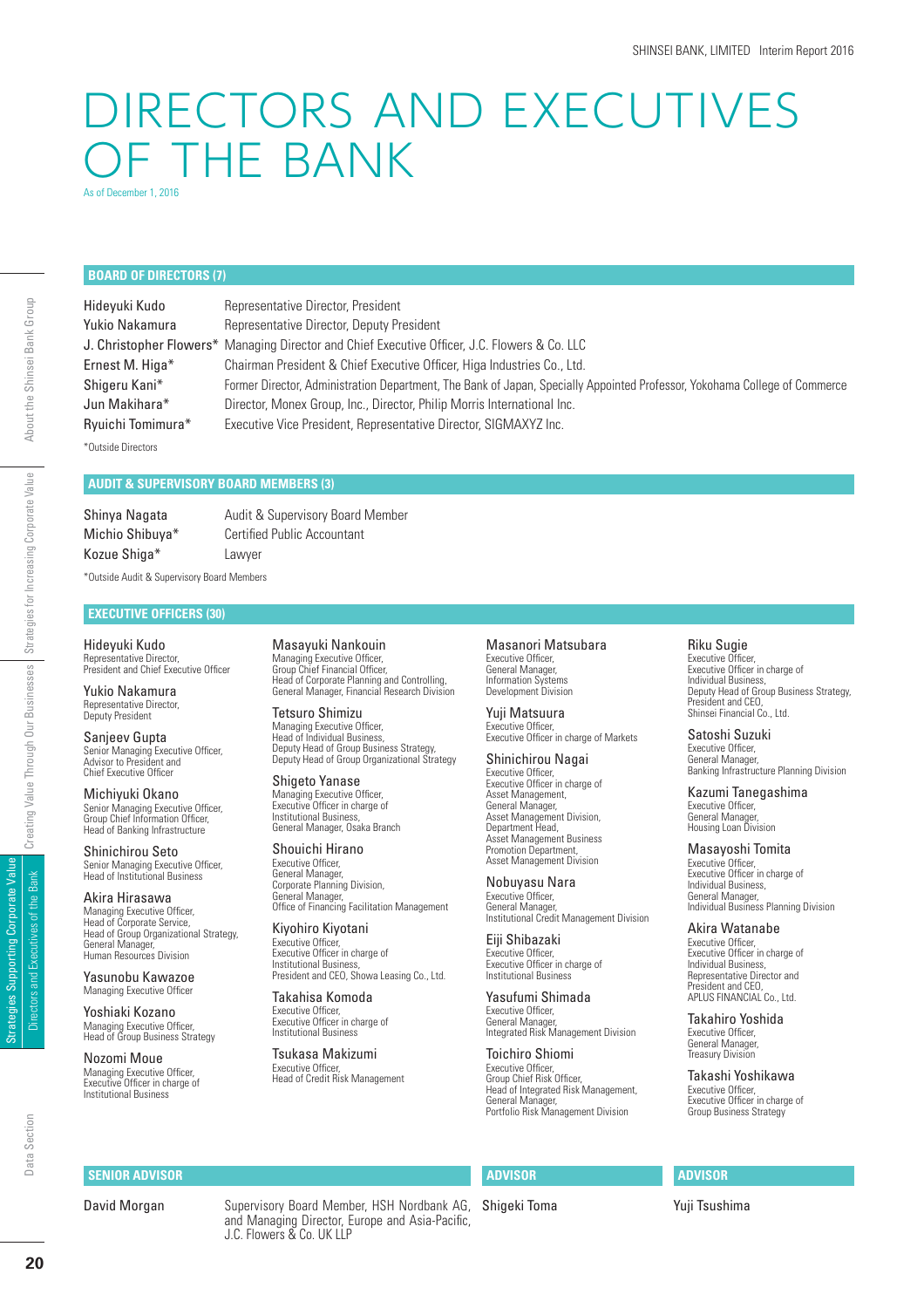# RGANIZATIONAL STRUCTURE As of December 1, 2016



Strategies Supporting Corporate Value

Strategies Supporting Corporate Valu